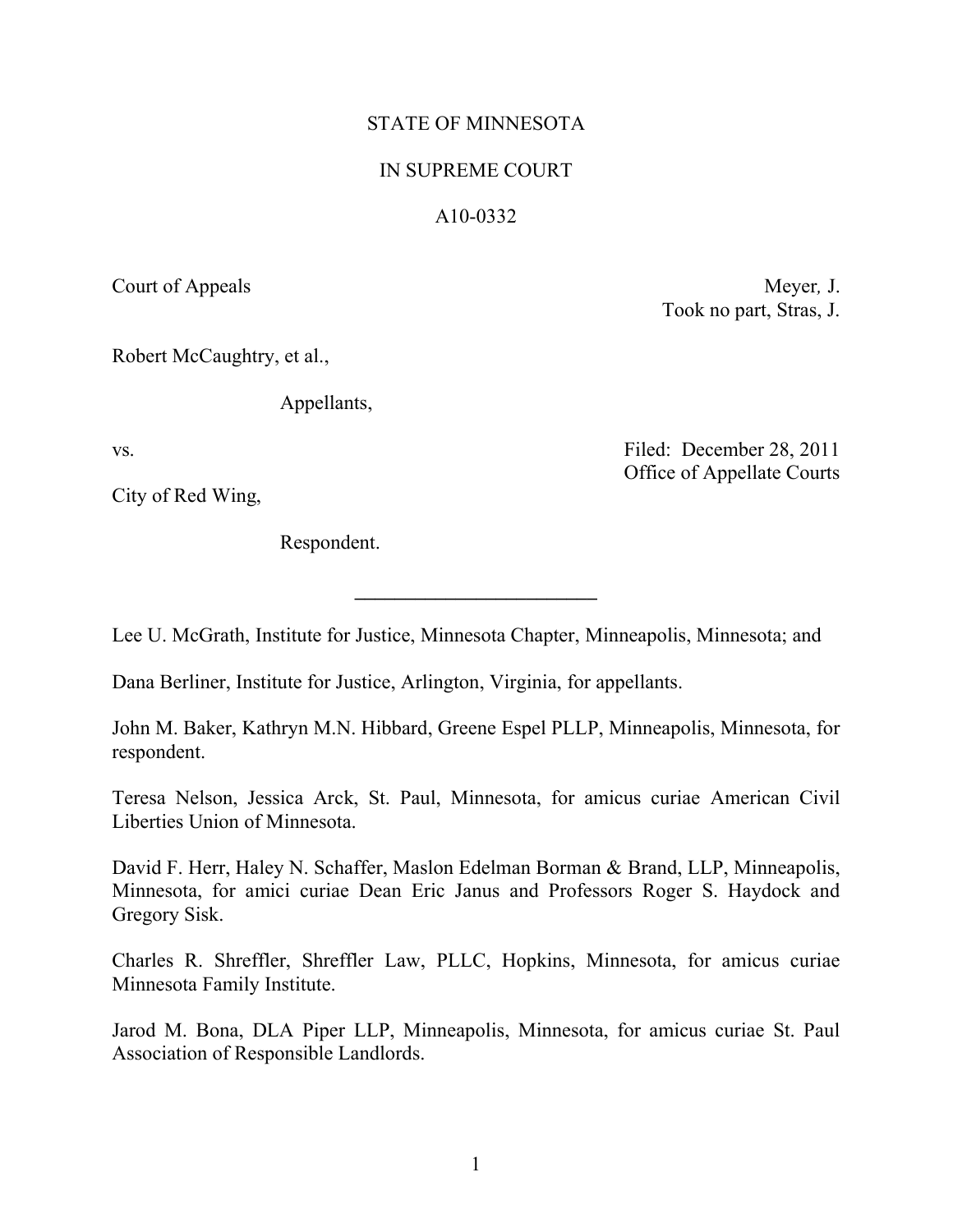Erick G. Kaardal, Mohrman & Kaardal, P.A., Minneapolis, Minnesota, for amici curiae legal scholars Ryan Scott and Samuel Bray.

**\_\_\_\_\_\_\_\_\_\_\_\_\_\_\_\_\_\_\_\_\_\_\_\_**

#### S Y L L A B U S

A facial challenge to the constitutionality of a rental property inspection ordinance presents a justiciable controversy where the properties of the landlords and tenants bringing the declaratory judgment action have been subject to three applications for administrative warrants over a four-year period.

Reversed and remanded.

#### O P I N I O N

MEYER, Justice.

The issue in this case is whether landlords and tenants whose properties have been subject to repeated applications for administrative warrants may bring a declaratory judgment action challenging the constitutionality of a rental property inspection ordinance. The ordinance, enacted by respondent City of Red Wing, requires inspections of rental property before landlords may obtain operating licenses. The City may conduct inspections with the consent of the landlord or tenant or, in the absence of consent, by application for and judicial approval of an administrative warrant. Appellants are nine landlords and two tenants who have refused to consent to inspections of their properties and have successfully challenged three separate applications for administrative warrants. This appeal concerns the justiciability of appellants' declaratory judgment action seeking to have the rental inspection ordinance declared unconstitutional. The court of appeals affirmed the district court's dismissal of the declaratory judgment action for lack of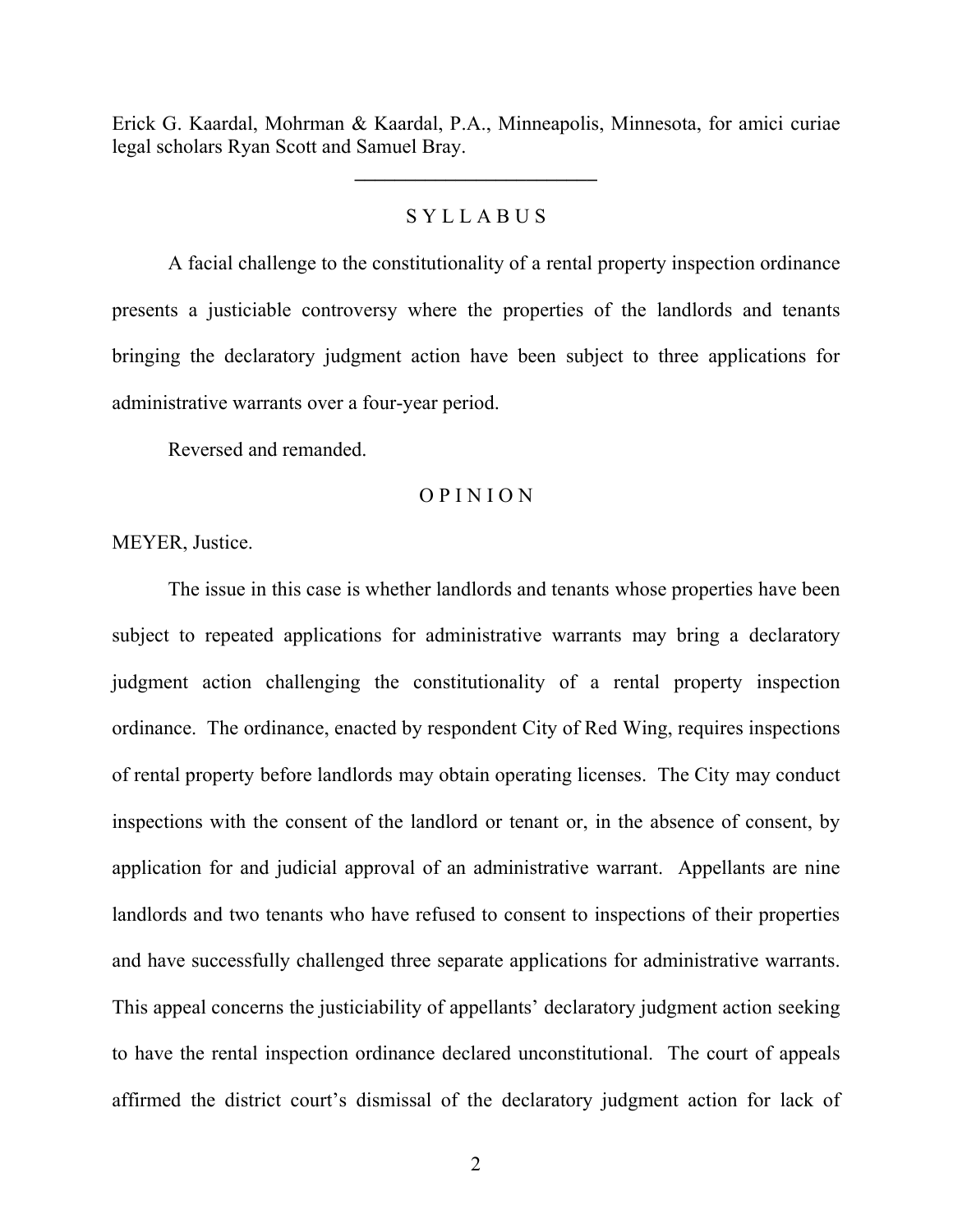standing, concluding that appellants had not alleged an injury that was actual or imminent. *McCaughtry v. City of Red Wing*, No. A10-332, 2010 WL 3744638, at \*2-4 (Minn. App. Sept. 28, 2010). We reverse, concluding that the challenge to the constitutionality of the rental inspection ordinance presents a justiciable controversy.

In 1997 the City of Red Wing commissioned a study of housing needs and conditions in the City. City of Red Wing, *Red Wing Housing Study* 2 (2003). The study found significant problems in the City's rental housing stock, "including health and safety issues, age of the housing stock, older converted buildings, lack of maintenance of rental properties, . . . absentee landlords, [and] violations of codes." *Id*. at 77-78. The study, noting "the success other cities have had in implementing rental inspection programs," recommended that the City implement its own rental inspection program. *Id.* at 78. The study was updated in 2003. *Id*. at 2. The update repeated the original study's recommendation that the City adopt a rental inspection program "to assure that all rental units in Red Wing comply with housing laws and codes," thus "removing blighted and unsafe conditions." *Id.*

The City adopted the recommendation and enacted a rental inspection and licensing ordinance in February 2005 as part of its Housing Maintenance Code (HMC) and Rental Dwelling Licensing Code (RDLC). *See* Red Wing, Minn., City Code §§ 4.03- .04 (2011). The RDLC requires inspections of residential rental dwellings every seven years. *Id.* § 4.04, subd. 1(A)(2), (C). Property must be inspected before the City will issue or renew a seven-year operating license, although landlords may obtain temporary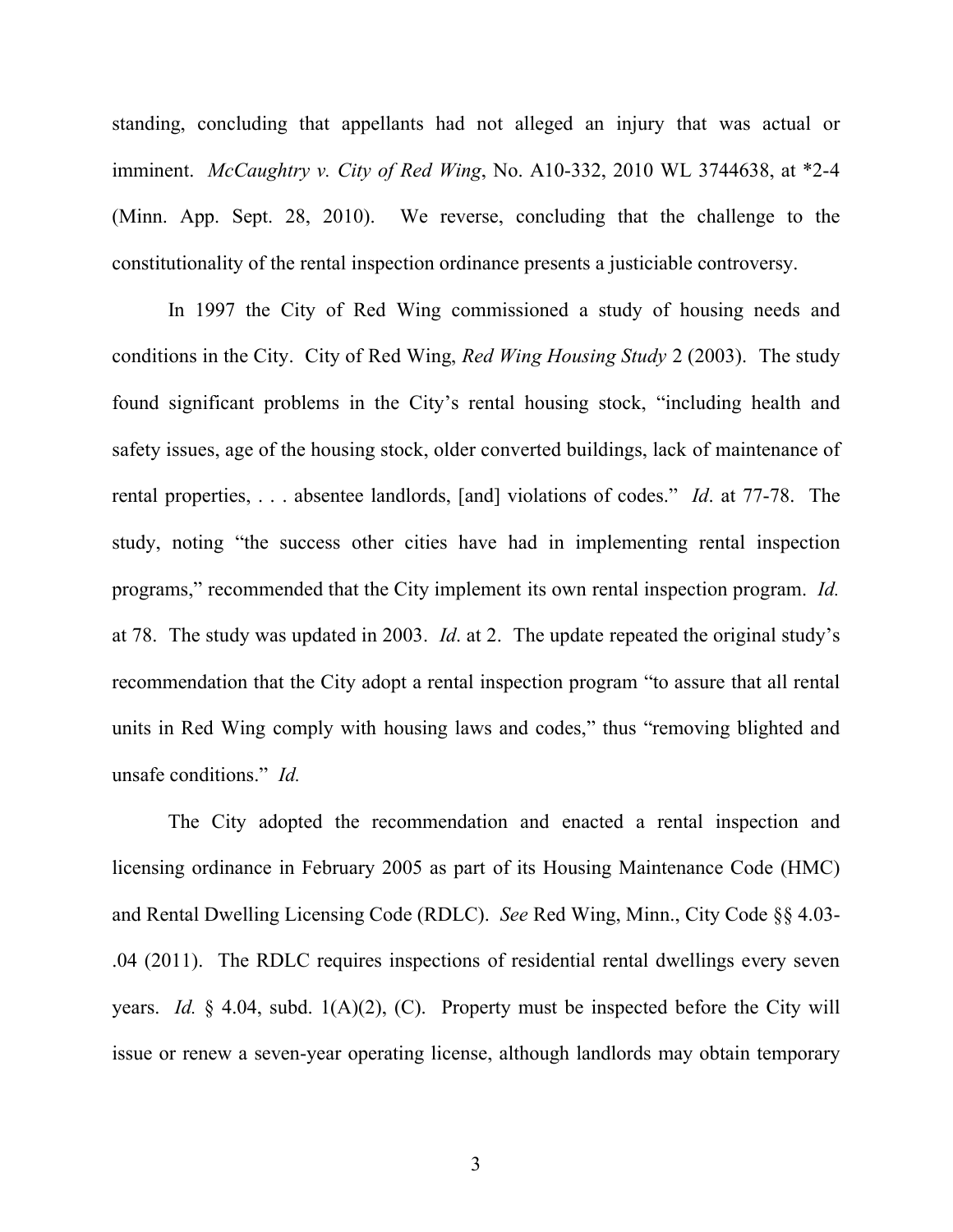two-year permits allowing them to rent property for which an operating license has not yet been issued. *Id.* § 404, subd. 1(A)(1).

Under the ordinance, the City may inspect rental properties either by consent or by judicial issuance of a warrant. *Id.* § 4.04, subd. 1(C)(8)-(9). The ordinance calls for the City to seek consent from landlords and tenants to perform an inspection. *Id*. § 4.04, subd. 1(C)(8). If consent is withheld, the City must "seek permission, from a judicial officer through an administrative warrant, for its enforcement officer or his or her agents to conduct an inspection." *Id.* § 4.04, subd. 1(C)(9). The ordinance does not describe the procedures for seeking a warrant or the conditions under which a warrant should be granted; the ordinance simply provides that "[n]othing in this Code shall limit or constrain the authority of the judicial officer to condition or limit the scope of the administrative warrant." *Id.* In addition, the ordinance does not require that the City provide notice to a landlord or tenant that the City is seeking an administrative warrant. *See id.*

In 2006 the City sought its first administrative warrant in Goodhue County District Court in connection with appellants' rental properties. Appellants challenged the warrant application on several grounds, including claims of unconstitutionality. The district court denied the application on nonconstitutional grounds, finding that the rental inspection ordinance authorized an inspection only when (1) a rental license application had been executed, and (2) there was reason to believe a code violation exists. The City subsequently amended the ordinance, adding language that limited the scope of

4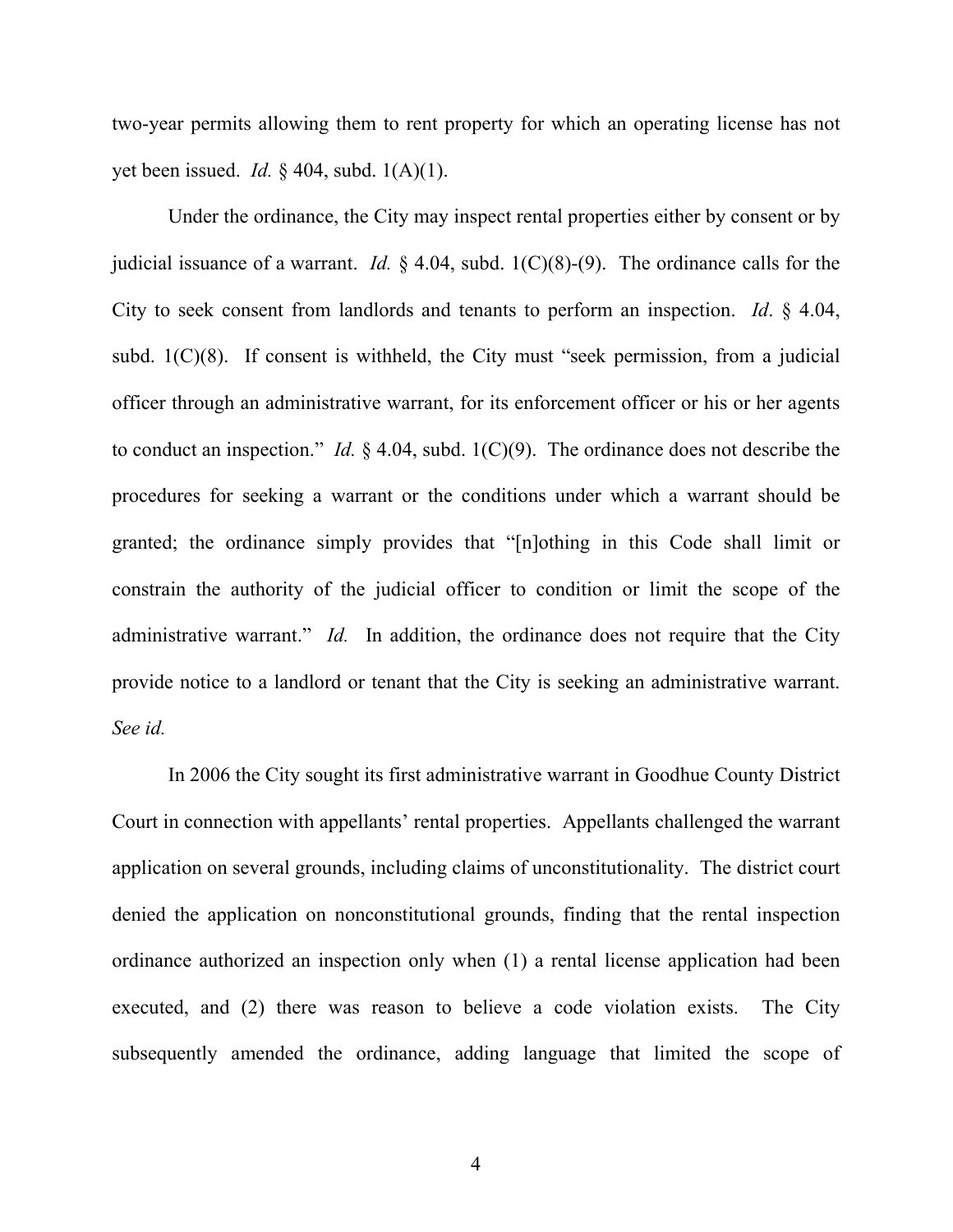inspections to that necessary to determine whether the rental properties conformed to the HMC. *See* Red Wing, Minn., City Code § 4.04, subd. 1(C)(10).

At the same time appellants were opposing the City's application for an administrative warrant, they filed a separate declaratory judgment action in Goodhue County District Court, challenging the City's rental inspection ordinance on Fourth Amendment grounds. Appellants sought declaratory and injunctive relief. The City removed this action to federal district court. The federal court granted the City's motion for summary judgment. *Stewart v. City of Red Wing*, 554 F. Supp. 2d 924, 931 (D. Minn. 2008). The court determined that appellants had not suffered an actual injury in fact or "demonstrated that injury to their Fourth Amendment rights is imminent." *Id.* at 929. The court reasoned:

Plaintiffs' properties have not in fact been searched or inspected by the City, and no search warrants have been issued by a reviewing state court judge. To the extent plaintiffs contend that the RDLC coerces their consent to an illegal search, none of the plaintiffs in this case has yet consented to a search of his or her rental property. Rather, plaintiffs have insisted on exercising their Fourth Amendment rights, demanding that the City seek an administrative warrant from a reviewing state court judge. Indeed, plaintiffs successfully challenged the City's first warrant application, effectively insulating their constitutional rights from injury through state court litigation. Further, plaintiffs continue to rent property through the use of temporary rental permits . . . .

*Id.* The court also stated that "[n]othing in the record suggests to this Court that a reviewing state court could not adequately review and limit the city's warrant application to ensure the warrant complies with the Fourth Amendment." *Id.* at 930. Therefore, the court concluded the alleged constitutional injury is "too speculative" to afford relief under Article III. *Id.* at 931. The court did not address the substance of appellants'

5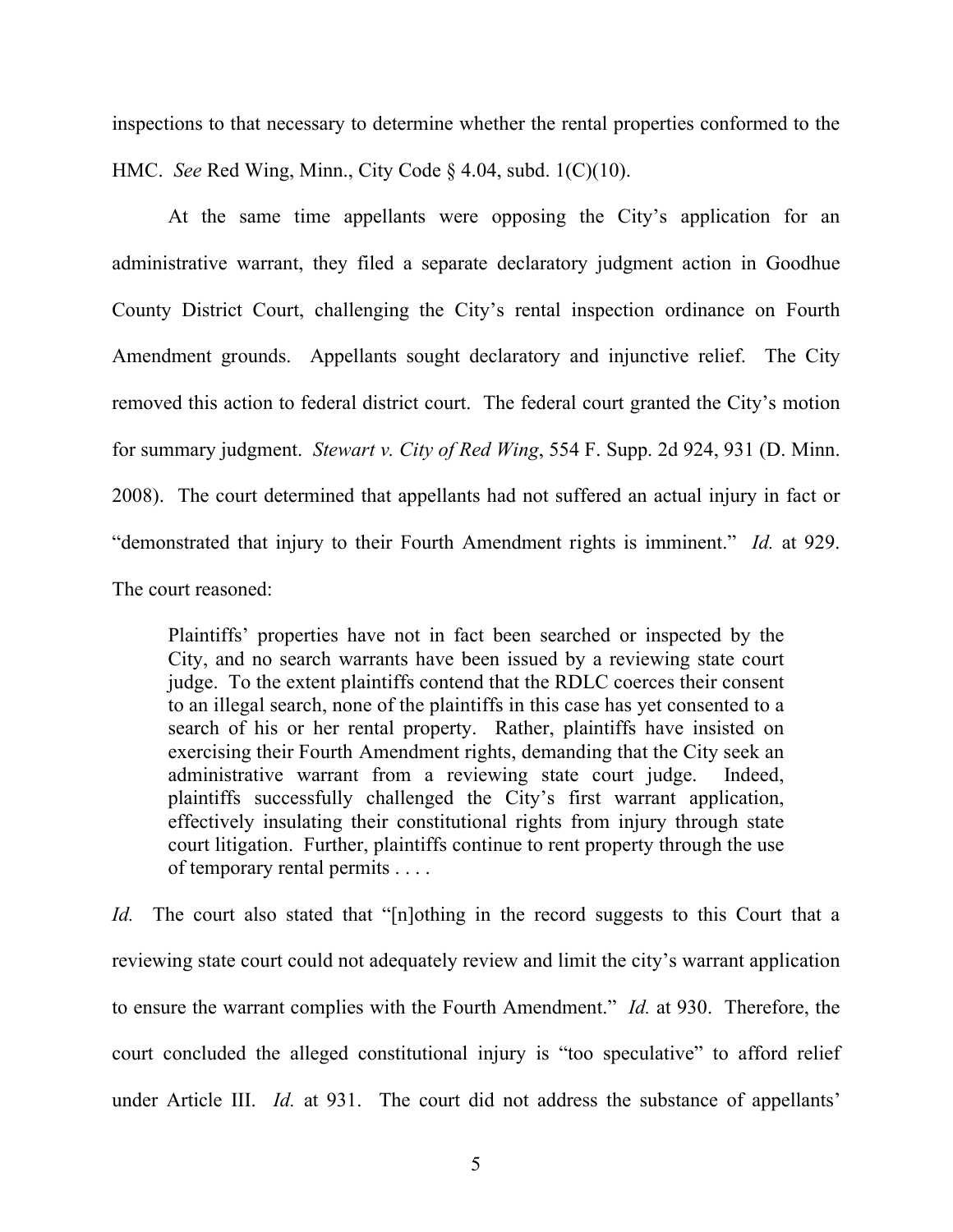constitutional challenge, but did observe that the issues "present difficult questions of Fourth Amendment doctrine." *Id.* The court ultimately remanded the matter to state court.

On remand, the Goodhue County District Court consolidated three different matters: (1) the remanded action from federal court; (2) a new declaratory judgment action brought by appellants challenging the constitutionality of the rental inspection ordinance; and (3) the City's second application for an administrative warrant, which had been stayed pending the federal court's decision. The state court denied the City's second application for an administrative warrant on the basis that the City had not put limits on the hypothetical future use of information that might be gained through the inspection program.

Following this ruling, the Red Wing City Council amended the rental inspection ordinance a second time. Under the amended version of the ordinance, an administrative warrant is required before the City may inspect a nonconsenting tenant's unit or the common areas of a nonconsenting landlord's property. Red Wing, Minn., City Code  $§$  4.04, subd. 1(C)(8)-(9). The City also amended the ordinance to address the state court's privacy concerns. *See id*. § 4.04, subd. 1(C)(16)-(17).

In 2009 the City submitted a third application for an administrative warrant to inspect appellants' rental properties. In the state court proceeding that is the subject of this appeal, appellants made a number of arguments challenging the constitutionality of the ordinance. Appellants argued that the administrative warrant mechanism violates Article I, Section 10, of the Minnesota Constitution, which appellants contend requires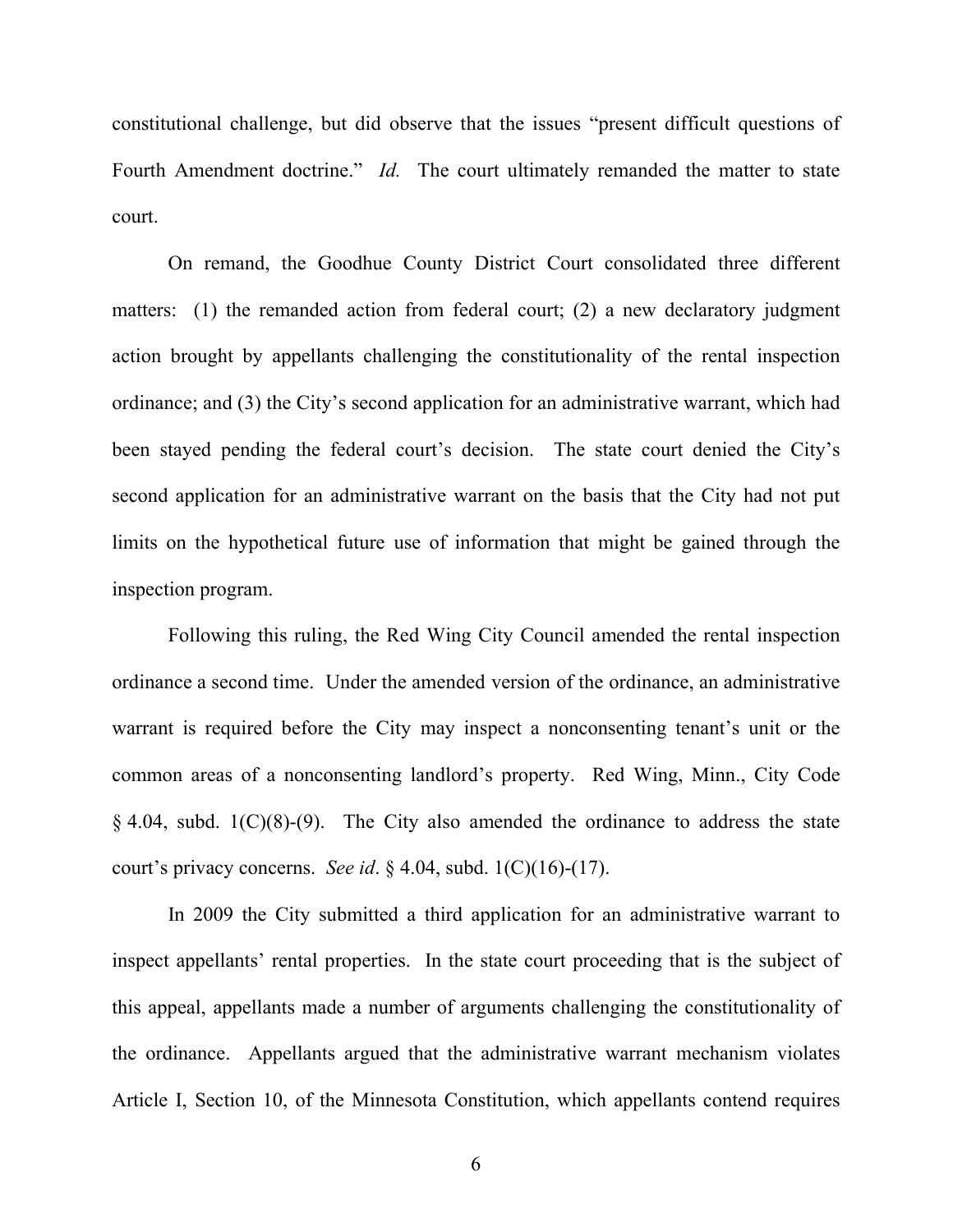individualized probable cause to search an occupied building. Appellants also argued that the City's third application for an administrative warrant failed to satisfy minimal federal constitutional standards for housing inspections.<sup>[1](#page-6-0)</sup> The City defended the application for an administrative warrant and challenged appellants' standing to assert the constitutional claims in the declaratory judgment action. The district court denied the City's third application for an administrative warrant.<sup>[2](#page-6-1)</sup> But the court granted the City's motion for summary judgment on appellants' declaratory judgment claims and dismissed the declaratory judgment claims without prejudice.

As relevant to the justiciability issues raised in the declaratory judgment action, the district court concluded that appellants lack standing to challenge the constitutionality of the rental inspection ordinance. The court found that appellants "have not suffered an injury that is actual or imminent." Although the court shared appellants' concerns about

 $\overline{a}$ 

<span id="page-6-0"></span><sup>1</sup> In addition, appellants argued that the rental inspection ordinance violates their right to procedural due process by failing to specify how citizens may challenge an administrative warrant application. Appellants abandoned this claim on appeal after the district court concluded that any future warrant applications would have to be conducted under the procedures used in the third warrant application, which involved the same notice, briefing, and hearing opportunities allowed for dispositive motions under the Minnesota General Rules of Practice for the District Courts. *See* Minn. Gen. R. Prac. 115.03.

<span id="page-6-1"></span><sup>2</sup> In denying the third application for an administrative warrant, the district court concluded that the warrant application was "not reasonable" because "the invasion the search entails outweighs the public interest at stake." In reaching this conclusion, the court cited privacy concerns related to the dissemination of data collected during the inspections. The court also indicated that "the scope of the RDLC is overly broad in that it grants inspectors too much discretion in deciding whether or not to search cabinets and closets." The denial of the warrant application is not at issue in this appeal.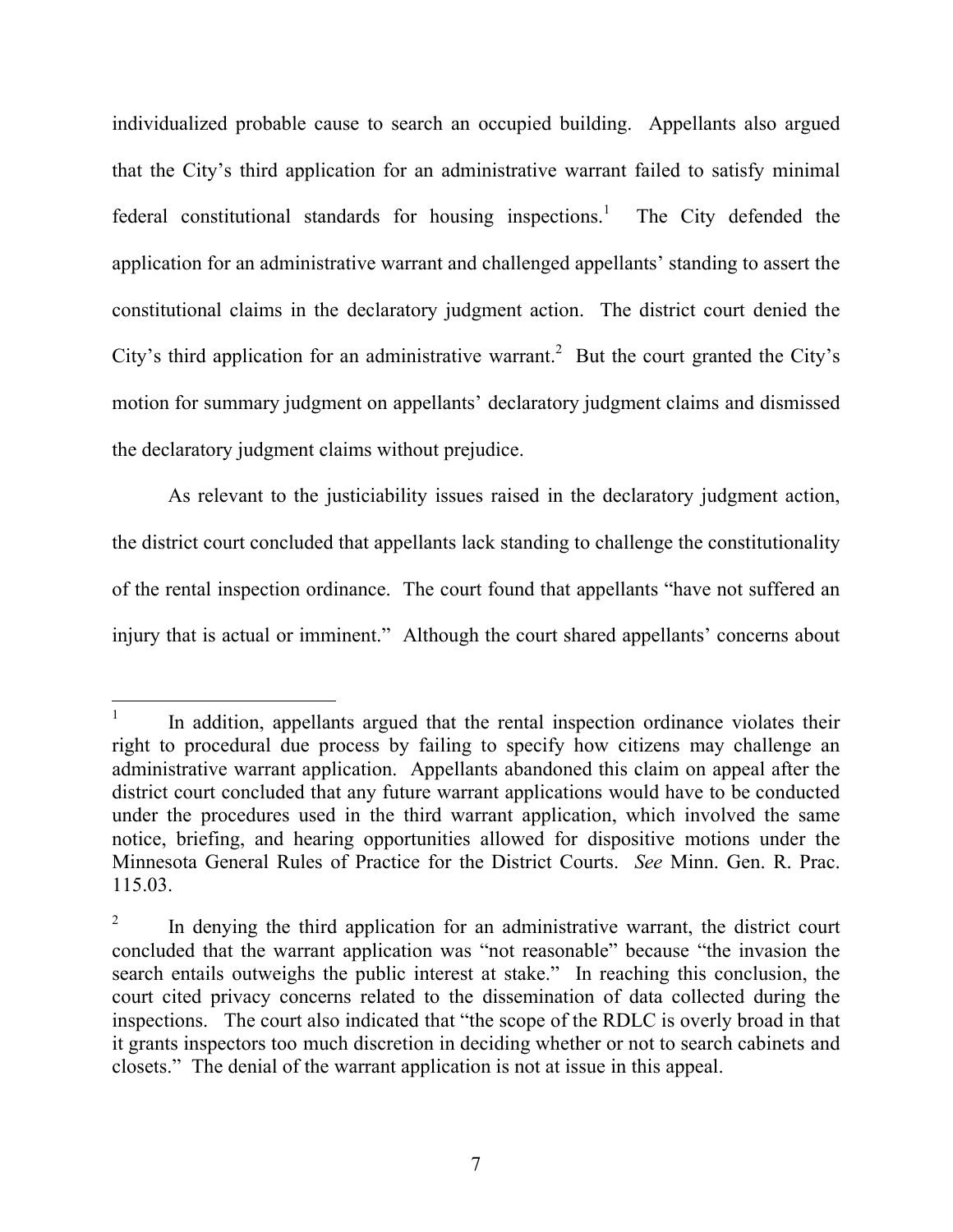continuing "to expend significant time and resources fighting warrant applications," the court stated that it could not conclude that "the mere presence" of an application for an administrative warrant creates an imminent injury. In addition, the court noted that under the plain language of the ordinance, the reviewing judge is expressly authorized to condition or limit the scope of the warrant as appropriate. The court rejected appellants' argument that "the 'seeds' of this controversy are so ripe that they are practically falling off the vine." Accordingly, the court dismissed the declaratory judgment claims without prejudice.

Although the district court concluded that appellants lack standing, in the interests of "judicial economy," the court considered appellants' argument that the Minnesota Constitution prohibits the use of administrative warrants to search rental property in the absence of individualized probable cause. The district court noted that the United States Supreme Court has applied a reasonableness standard in connection with administrative warrants. *See Camara v. Mun. Court of S.F.*, 387 U.S. 523, 538 (1967) (holding that " 'probable cause' to issue a warrant to inspect [private property] must exist if reasonable legislative or administrative standards for conducting an area inspection are satisfied with respect to a particular dwelling"). But the district court also noted that Minnesota appellate courts have not previously applied the Minnesota Constitution in this context. The district court ultimately held that it

lacks the authority to conclude that Art. 1, Sec. 10 of the Minnesota Constitution provides greater protection than the Fourth Amendment of the U.S. Constitution by forbidding the use of administrative warrants to enter dwellings without consent or that individualized probable cause is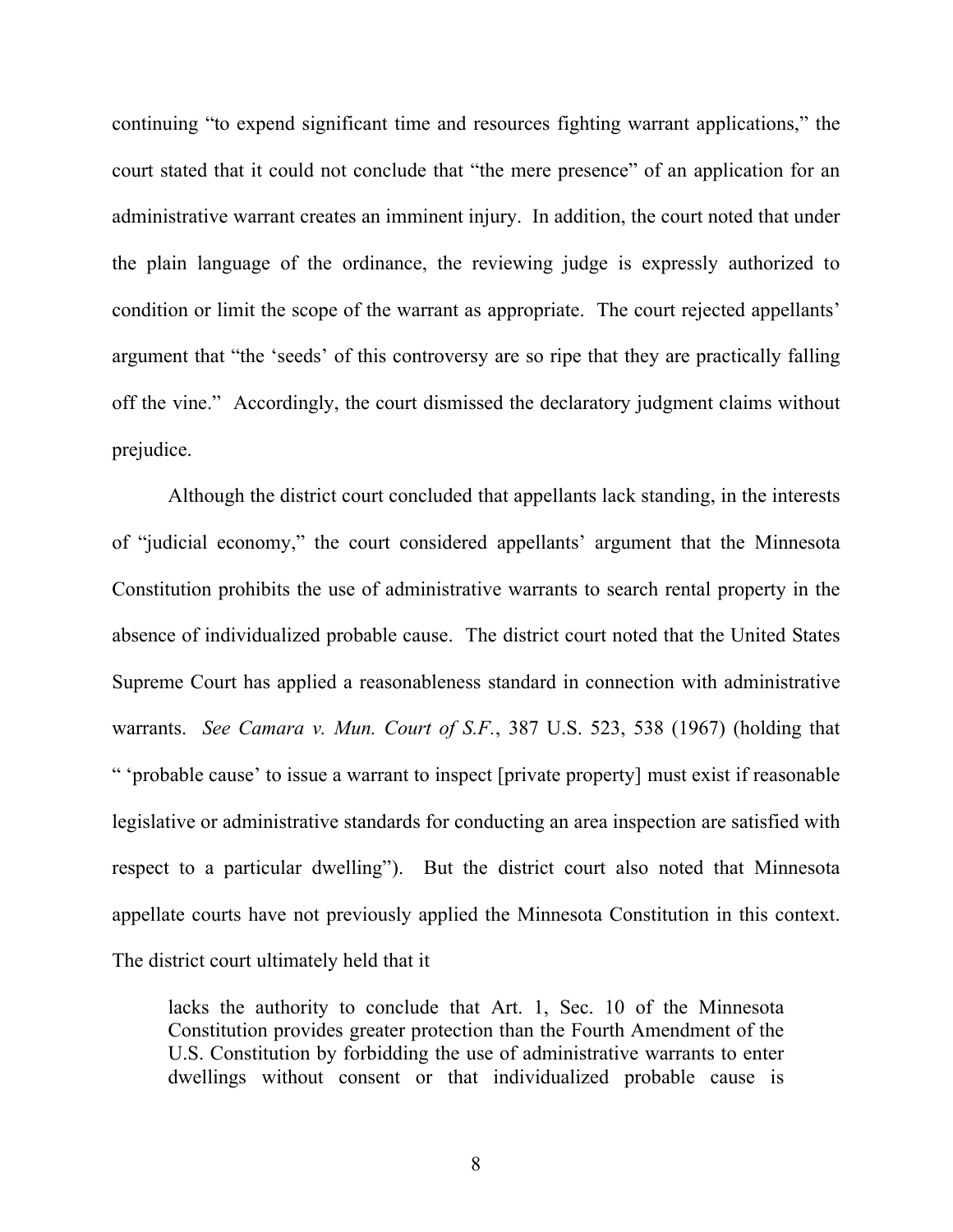necessary to search occupied buildings pursuant to an administrative warrant.

On appeal, appellants challenged the district court's ruling on standing and asked the court of appeals to conclude that the City must obtain an administrative search warrant supported by individualized probable cause before conducting an inspection under the ordinance. The court of appeals affirmed the dismissal of the declaratory judgment claims, concluding that appellants lack standing to challenge the constitutionality of the rental inspection process. *McCaughtry v. City of Red Wing*, No. A10-0332, 2010 WL 3744638, at \*3-4 (Minn. App. Sept. 28, 2010). The court of appeals held that appellants have not demonstrated any other imminent injury. *Id.* at \*3. The court of appeals did not address the merits of appellants' challenge to the RDLC. We granted review to consider the justiciability requirements for declaratory judgment actions.

I.

At issue here is the justiciability of appellants' declaratory judgment claims. A justiciable controversy exists if the claim "(1) involves definite and concrete assertions of right that emanate from a legal source, (2) involves a genuine conflict in tangible interests between parties with adverse interests, and (3) is capable of specific resolution by judgment rather than presenting hypothetical facts that would form an advisory opinion." *Onvoy, Inc. v. Allete, Inc.*, 736 N.W.2d 611, 617-18 (Minn. 2007). "We do not issue advisory opinions, nor do we decide cases merely to establish precedent." *Jasper v. Comm'r of Pub. Safety*, 642 N.W.2d 435, 439 (Minn. 2002). Justiciability is an issue of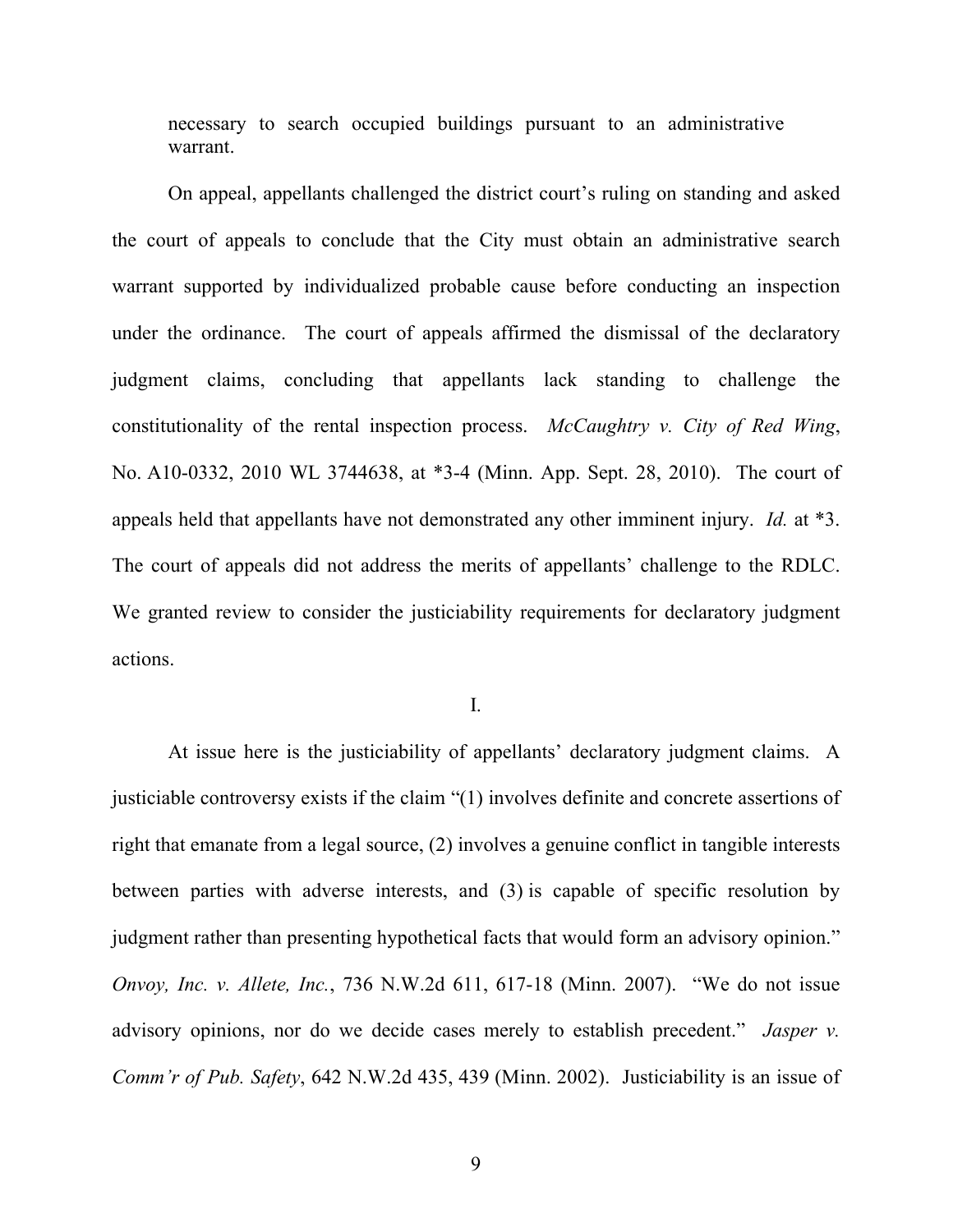law that we review de novo. *See in re Custody of D.T.R.*, 796 N.W.2d 509, 512 (Minn. 2011) (reviewing jurisdictional issues de novo).

This appeal involves the justiciability of appellants' declaratory judgment claims challenging the constitutionality of the Red Wing rental inspection ordinance with respect to administrative warrants. Minnesota adopted the Uniform Declaratory Judgments Act in 1933. Uniform Declaratory Judgments Act, ch. 286, 1933 Minn. Laws 372 (codified as amended at Minn. Stat. §§ 555.01-.16 (2010)). Under the Declaratory Judgments Act, courts have the "power to declare rights, status, and other legal relations whether or not further relief is or could be claimed." Minn. Stat. § 555.01. The Declaratory Judgments Act "is remedial, intended to settle and to afford relief from uncertainty with respect to rights, status, and other legal relations." *Holiday Acres No. 3 v. Midwest Fed. Savs. & Loan Ass'n of Minneapolis*, 271 N.W.2d 445, 447 n.2 (Minn. 1978); *see also* Minn. Stat. § 555.12 (stating that the Act "is to be liberally construed and administered").

The Declaratory Judgments Act specifically provides for challenges to the validity of a municipal ordinance that "affect[s]" the rights of a person. The Act provides:

Any person . . . whose rights, status, or other legal relations are affected by a statute, municipal ordinance, contract, or franchise may have determined any question of construction or validity arising under the . . . statute, ordinance, contract, or franchise and obtain a declaration of rights, status, or other legal relations thereunder.

Minn. Stat. § 555.02. Accordingly, we have long held that a declaratory judgment action is proper to test the validity of a municipal ordinance, regardless of whether another remedy exists. *Barron v. City of Minneapolis*, 212 Minn. 566, 569-70, 4 N.W.2d 622, 624 (1942); *see, e.g.*, *Koppinger v. City of Fairmont*, 311 Minn. 186, 200-01, 248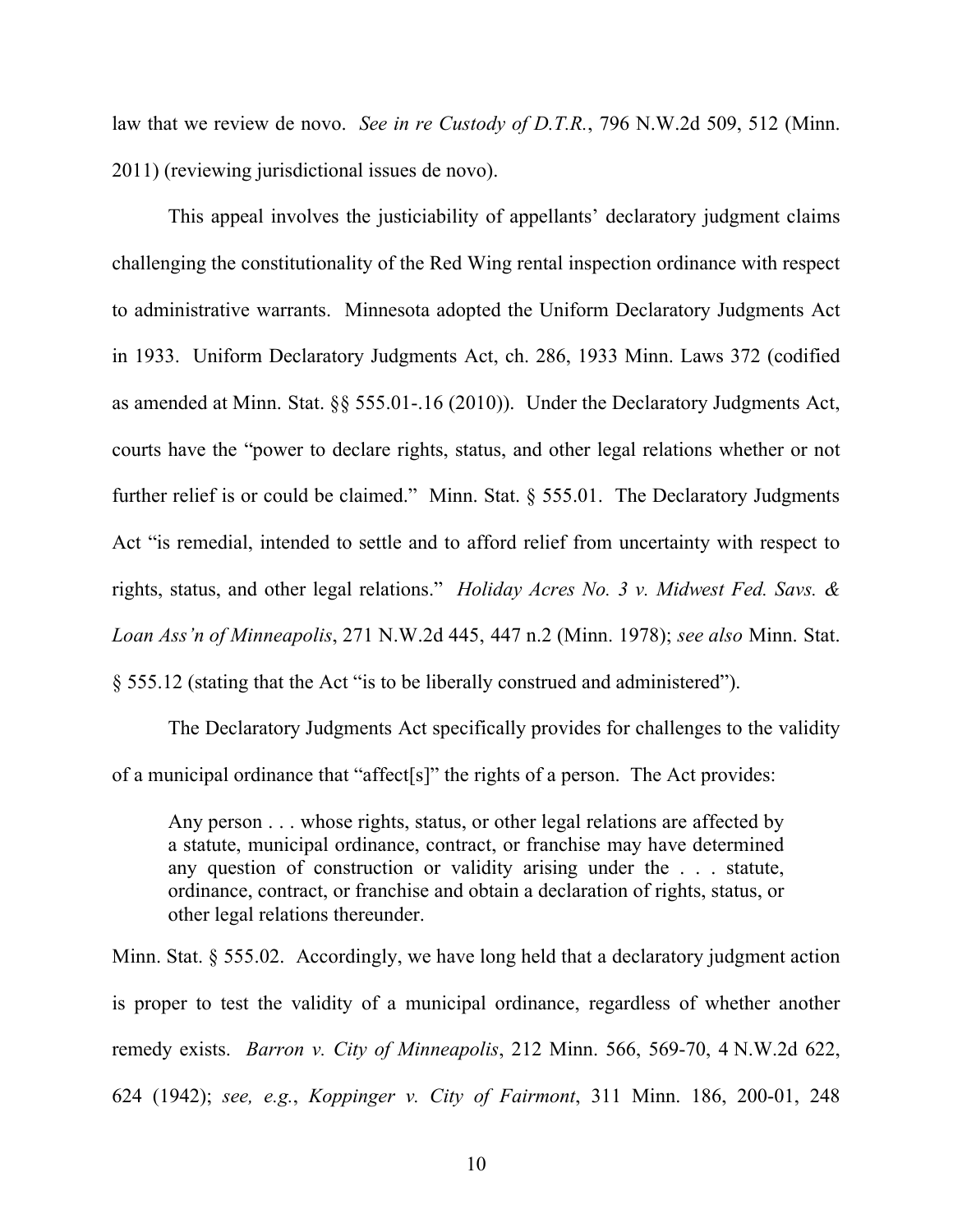N.W.2d 708, 716 (1976) (holding municipal nudity ordinance unconstitutional on its face because of substantial overbreadth); *Constr. & Gen. Laborers Union Local 563, AFL-CIO v. City of St. Paul*, 270 Minn. 427, 435, 134 N.W.2d 26, 32 (1965) (concluding that municipal ordinance compelling all contractors performing work for St. Paul to employ only Ramsey County residents was unconstitutional and void).

Nonetheless, like every other action, a declaratory judgment action must present an actual, justiciable controversy. *Seiz v. Citizens Pure Ice Co.*, 207 Minn. 277, 281, 290 N.W. 802, 804 (1940). To establish a justiciable controversy in a declaratory judgment action challenging the constitutionality of a law, a plaintiff must show " 'a direct and imminent injury which results from the alleged unconstitutional provision.' "*Kennedy v. Carlson*, 544 N.W.2d 1, 6 (Minn. 1996) (quoting *State v. Colsch*, 284 N.W.2d 839, 841 (Minn. 1979)). As we explained in *State ex rel. Smith v. Haveland*:

Among the essentials necessary to the raising of a justiciable controversy is the existence of a genuine conflict in the tangible interests of the opposing litigants. Complainant must prove his possession of a legal interest or right which is capable of and in need of protection from the claims, demands, or objections emanating from a source competent legally to place such legal interest or right in jeopardy. Although complainant need not necessarily possess a cause of action (as that term is ordinarily used) as a basis for obtaining declaratory relief, nevertheless he must, as a minimum requirement, possess a bona fide legal interest which has been, or with respect to the ripening seeds of a controversy is about to be, affected in a prejudicial manner.

223 Minn. 89, 92, 25 N.W.2d 474, 477 (1946), *quoted in Kennedy*, 544 N.W.2d at 6. An injury that is merely possible or hypothetical "is not enough" to establish justiciability. *Kennedy*, 544 N.W.2d at 6. Further, the Supreme Court has held that an issue is not fit for review when "further factual development would 'significantly advance [the court's]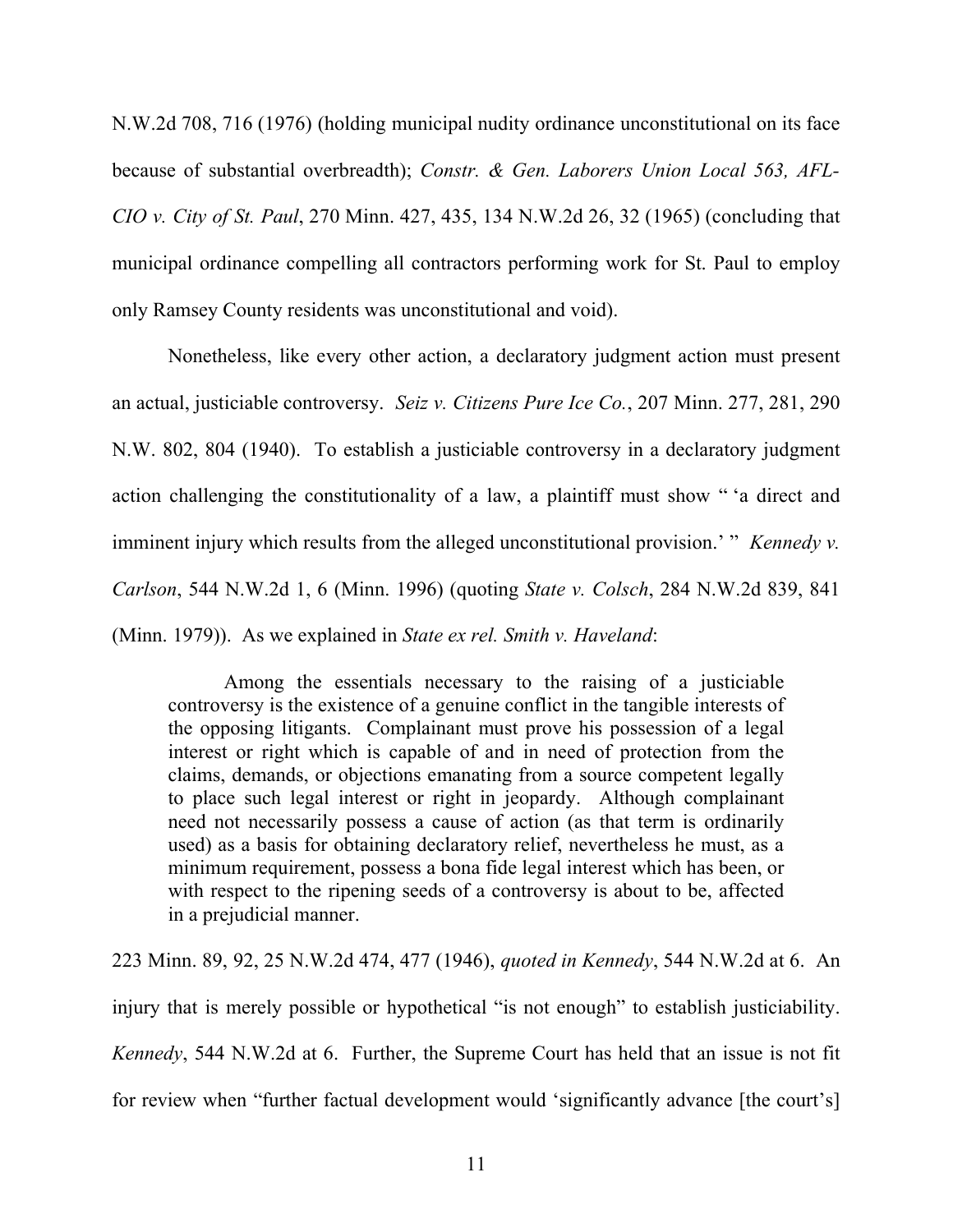ability to deal with the legal issues presented.' " *Nat'l Park Hospitality Ass'n v. Dep't of the Interior*, 538 U.S. 803, 812 (2003) (quoting *Duke Power Co. v. Carolina Envtl. Study Grp., Inc*., 438 U.S. 59, 82 (1978)).

In this case, the court of appeals affirmed the district court's dismissal of appellants' claims due to lack of standing, and appellants have asked us to clarify the standing requirements applicable to declaratory judgment actions. "Standing is a legal requirement that a party have a sufficient stake in a justiciable controversy to seek relief from a court." *Lorix v. Crompton Corp.*, 736 N.W.2d 619, 624 (Minn. 2007) (citing *Sierra Club v. Morton*, 405 U.S. 727, 731-32 (1972)). In this case, there is no dispute that appellants are landlords and tenants subject to the Red Wing RDLC and that the City has sought administrative warrants since 2006 to inspect their properties. Consequently, appellants have "legally cognizable interests" that are "distinguished from the general public." *St. Paul Area Chamber of Commerce v. Marzitelli*, 258 N.W.2d 585, 588 (Minn. 1977); *see Pennell v. City of San Jose*, 485 U.S. 1, 7-8 (1988) (concluding that landlords had standing to challenge hardship provision of rent control ordinance even though hardship provision had not yet been enforced against them where landlords alleged that their properties were "subject to the terms of" the ordinance and they had many hardship tenants (citation omitted) (internal quotation marks omitted)).

The district court concluded, however, that "the mere presence" of an application for an administrative warrant does not create "an imminent injury." The court suggested that because a judicial officer must first approve an administrative warrant and the judicial officer may condition or limit the scope of the warrant, appellants' challenge to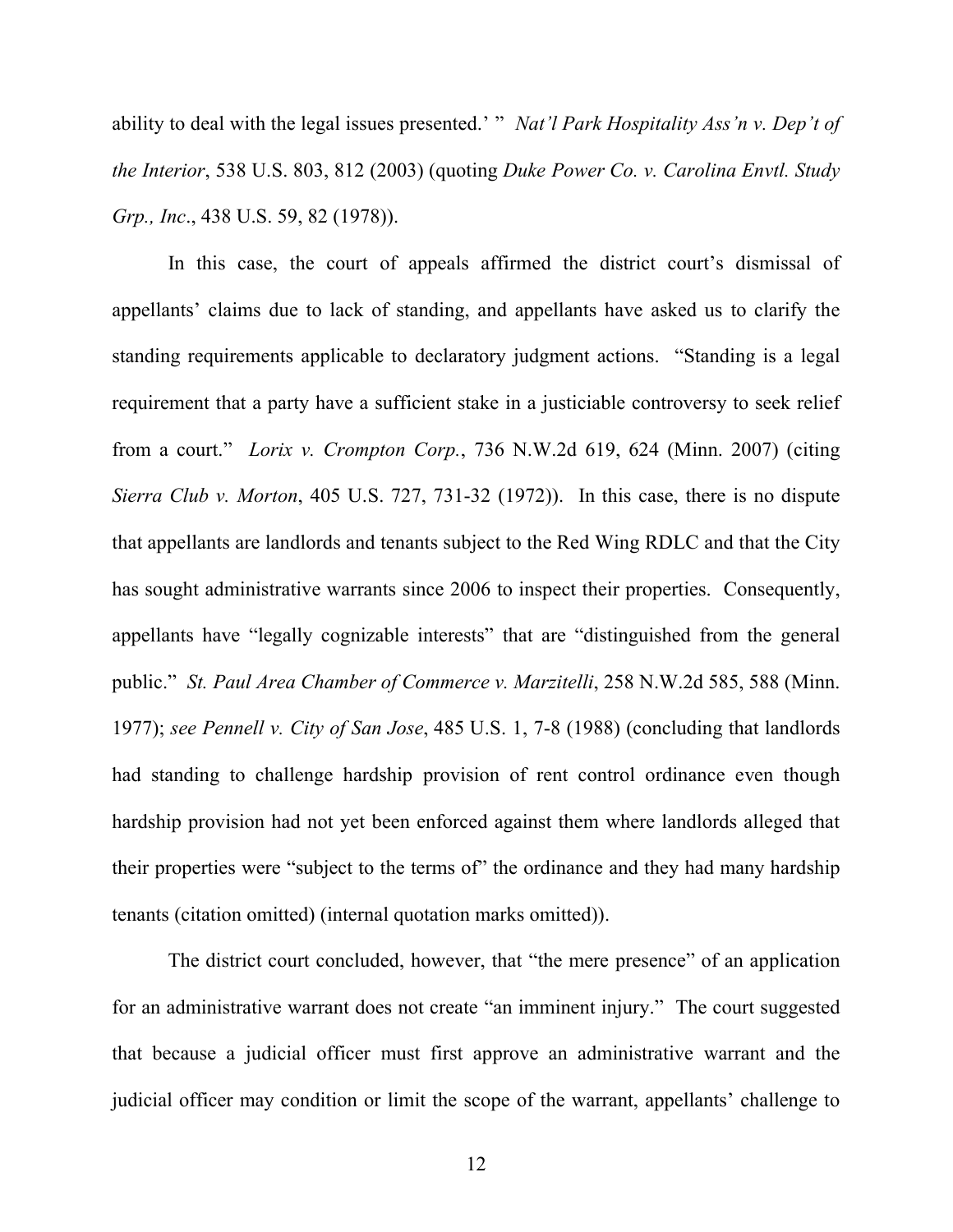the constitutionality of the RDLC would not be appropriate until after the court has granted an application for an administrative warrant. Because the justiciability issue in this case focuses on *when* the landlords and tenants may challenge the RDLC—not *who* may bring the challenge—we believe that the relevant issue here is ripeness, not standing. *See McKee v. Likins*, 261 N.W.2d 566, 569-70 n.1 (Minn. 1977) (explaining that standing "is concerned with 'who' may bring a suit," whereas the Declaratory Judgments Act "is directed towards the 'ripeness' of a dispute, i.e., 'when' it may be brought").

Therefore, we proceed to examine whether appellants' constitutional claims are ripe. A party challenging the constitutionality of a law must show that the law "is, or is about to be, applied to his disadvantage." *Lee v. Delmont*, 228 Minn. 101, 110-11, 36 N.W.2d 530, 537 (1949); *see also Haveland*, 223 Minn. at 94, 25 N.W.2d at 478 (explaining that litigants must be able to show that they have sustained or are immediately in danger of sustaining some direct injury). "Issues which have no existence other than in the realm of future possibility are purely hypothetical and are not justiciable." *Lee*, 228 Minn. at 110, 36 N.W.2d at 537. At the same time, we have recognized the "preventative" purpose of declaratory judgment actions. *Petition for Improvement of Cnty. Ditch No. 86 v. Phillips*, 625 N.W.2d 813, 821 (Minn. 2001). Declaratory judgment actions allow parties "to be relieved of an uncertainty and insecurity arising out of an actual controversy" with respect to their legal rights before those rights actually have been invaded:

Jurisdiction exists to declare the rights, status, and other legal relations of the parties if the complainant is possessed of a judicially protectible right or status which is placed in jeopardy by the ripe or ripening seeds of an actual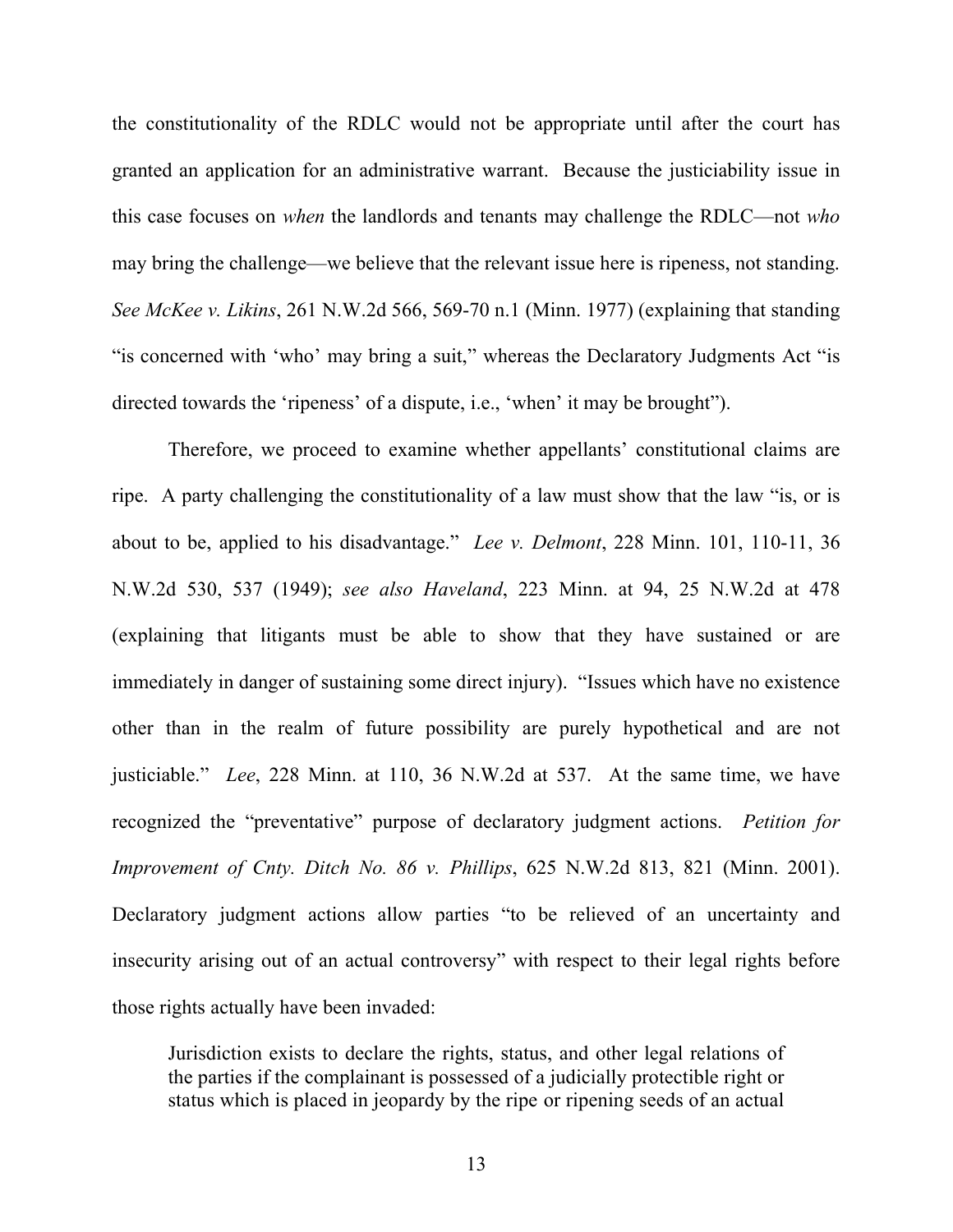controversy with an adversary party, and such jurisdiction exists although the *status quo* between the parties has not yet been destroyed or impaired and even though no relief is or can be claimed or afforded beyond that of merely declaring the complainant's rights so as to relieve him from a present uncertainty and insecurity.

*Minneapolis Fed'n of Men Teachers, Local 238, AFL v. Bd. of Educ. of Minneapolis*, 238 Minn. 154, 157, 56 N.W.2d 203, 205-06 (1952) (footnote omitted).

We conclude that appellants' challenge to the constitutionality of the administrative warrant provisions in the RDLC presents a justiciable controversy. Appellants have opposed three separate applications for administrative warrants to inspect their properties. Appellants contend that they "want to know if the City's underlying inspection ordinance is constitutional before City officials apply for another warrant, show up at their door with a warrant, or search their homes." According to appellants, the Minnesota Constitution forbids housing inspections without some evidence to believe that a code violation exists—that is, an administrative warrant application requires individualized probable cause. In addition, appellants argue that the City's inspection program "runs afoul of the Minnesota Constitution's yet-to-be developed administrative-warrant doctrine because it authorizes searches of occupied buildings."<sup>[3](#page-13-0)</sup>

 $\overline{a}$ 

<span id="page-13-0"></span><sup>&</sup>lt;sup>3</sup> Before the district court, appellants also raised claims under the United States Constitution, but the issue before us is the justiciability of appellants' claim that the Minnesota Constitution provides greater protection from unreasonable searches than the United States Constitution.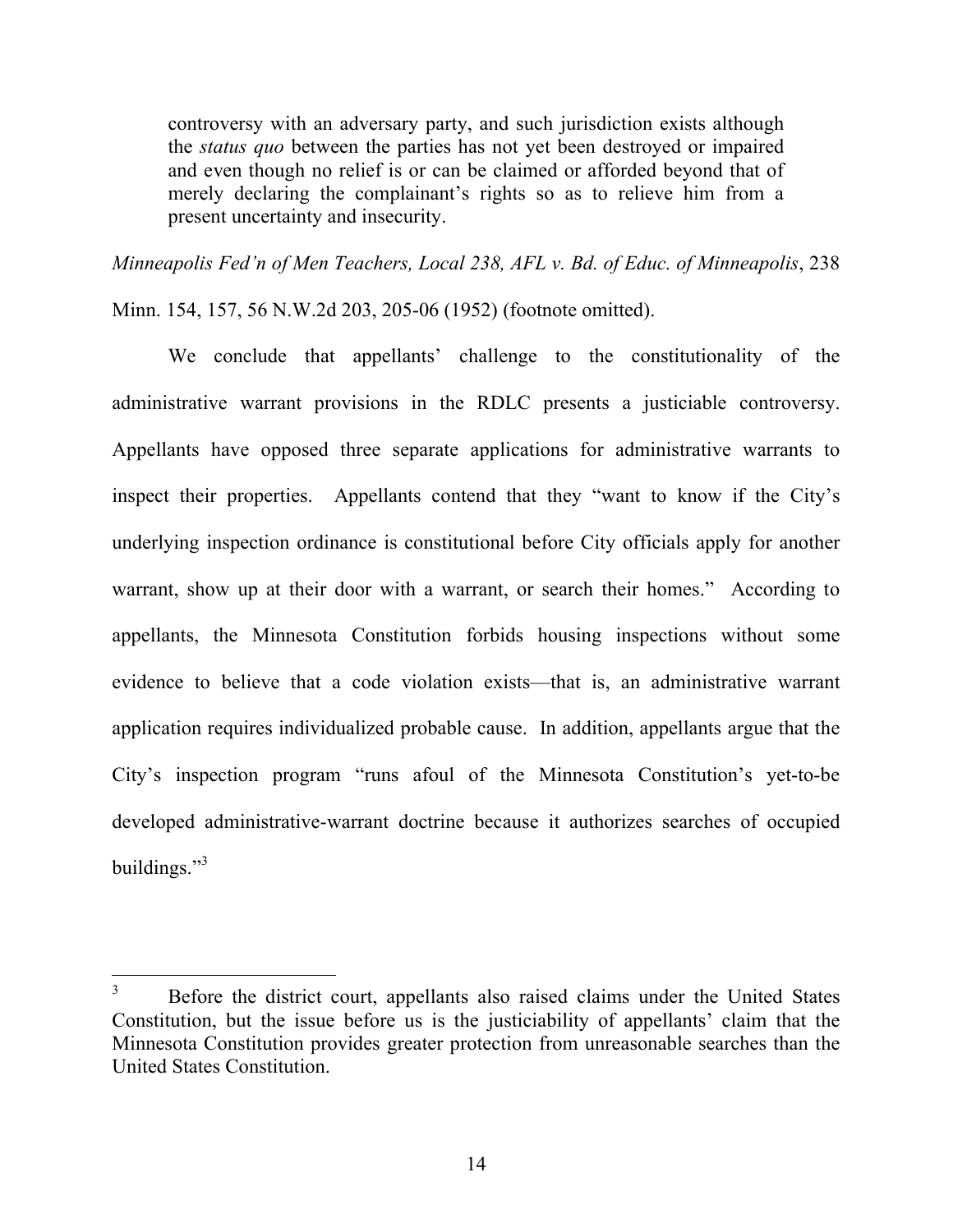We note that appellants are presenting a facial challenge to the constitutionality of the ordinance.<sup>[4](#page-14-0)</sup> The appellants' constitutional challenge does not depend on the contents of any administrative warrant application because a facial challenge asserts that a law "*always* operates unconstitutionally." *Black's Law Dictionary* 261 (9th ed. 2009) (emphasis added). Therefore, because this case presents a purely legal question that does not require the development of a factual record, there is no reason to delay resolution of the constitutional questions. *See, e.g.*, *Harris v. Mexican Specialty Foods, Inc.*, 564 F.3d 1301, 1308 (11th Cir. 2009) (stating that "a purely legal claim is presumptively ripe for judicial review because it does not require a developed factual record"). The Eighth Circuit Court of Appeals has explained that "[p]laintiffs have standing to challenge the facial validity of a regulation notwithstanding the pre-enforcement nature of a lawsuit, where the impact of the regulation is direct and immediate and they allege an actual, well-founded fear that the law will be enforced against them." *Gray v. City of Valley Park*, 567 F.3d 976, 984 (8th Cir. 2009).

The constitutional issue that the landlords and tenants have raised is neither hypothetical nor abstract. The City has actually begun enforcing the rental inspection

<span id="page-14-0"></span> $\overline{4}$ Before the district court appellants also made as-applied challenges to the ordinance. After the district court denied the City's application for an administrative warrant, the court declined to consider "the facial/as-applied distinction." The court explained that it expected the City would amend the ordinance after the district court's decision to deny the application for the administrative warrant; therefore, any analysis of "the facial/as-applied distinction would become outdated as the ordinance will have very likely changed." The City's amendment of the ordinance, however, will not have any bearing on appellants' facial constitutional challenge—that the Minnesota Constitution prohibits the use of administrative warrants to search homes.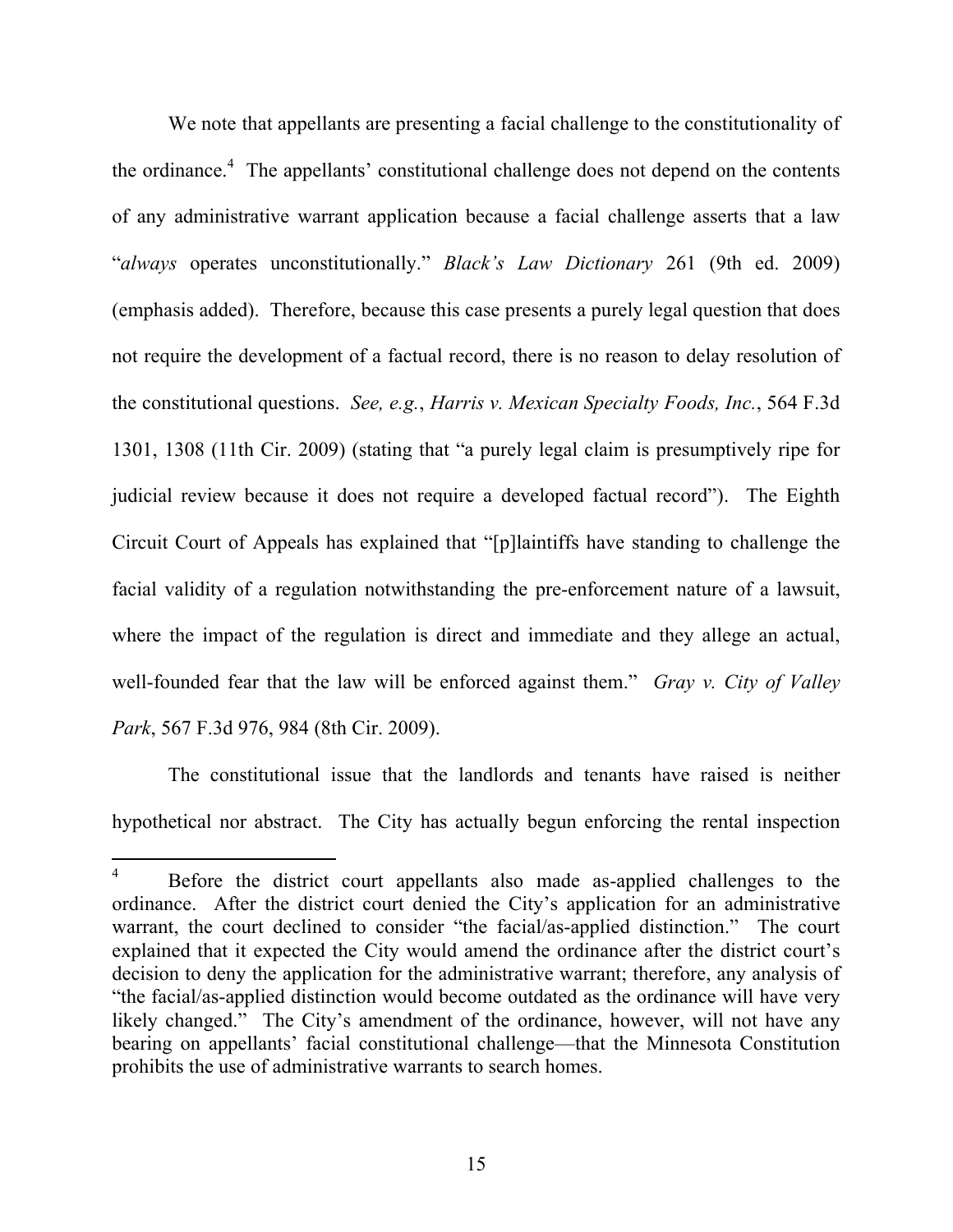ordinance against appellants. The City has sought not just one but three separate administrative warrants over a four-year period to inspect their properties, which appellants have been forced to defend. And the City has indicated that it will continue to seek administrative warrants to inspect appellants' properties. Accordingly, the claims here are based on an actual controversy, and appellants are seeking specific declaratory relief—a judgment on the constitutionality of the administrative warrant provisions in the RDLC.

The City argues that the constitutional claims are not justiciable at this time because the landlords and tenants have successfully challenged the previous administrative warrant applications. Although the district court denied each of the City's warrant applications on other grounds, the landlords and tenants are not required to continue expending resources to oppose serial warrant applications. The legal interest at stake here is the right to be free from allegedly unconstitutional searches. In this situation, the landlords and tenants do not have to wait until such a search is ordered or carried out to establish ripeness. The Declaratory Judgments Act is designed to resolve the uncertainty over a party's legal rights pertaining to an actual controversy *before* those rights have been violated. *Culligan Soft Water Serv. of Inglewood, Inc. v. Culligan Int'l Co.*, 288 N.W.2d 213, 215-16 (Minn. 1979). A disruption of the status quo is not "a prerequisite to the establishment of a justiciable controversy." *Minneapolis Fed'n of Men Teachers*, 238 Minn. at 158, 56 N.W.2d at 206. Further, we have explained that "[i]t is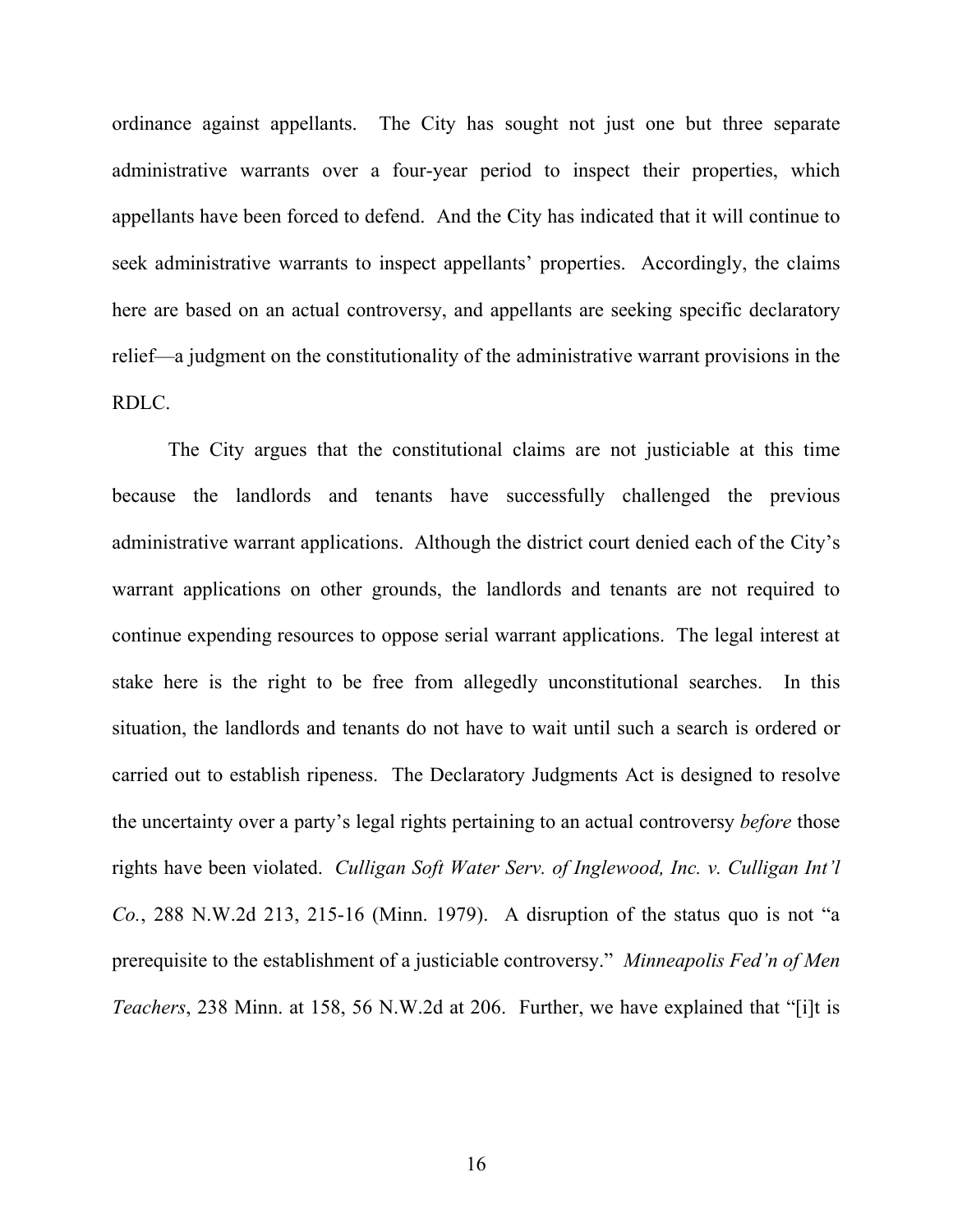no defense" that a court has acted to prevent "the ripening seeds of a controversy from becoming ripe." *Id.* at 1[5](#page-16-0)8, 56 N.W.2d at 206.<sup>5</sup>

We also reject the City's argument that appellants may not challenge the constitutionality of the ordinance outside a warrant-application proceeding. "The existence of another adequate remedy does not preclude a judgment for declaratory relief in cases where it is appropriate." Minn. R. Civ. P. 57; *see Minn. Chippewa Tribe v. Dep't of Labor & Indus.*, 339 N.W.2d 55, 56 (Minn. 1983) (concluding that declaratory judgment action to resolve applicability of workers' compensation laws to Minnesota Chippewa Tribe was ripe notwithstanding "the existence of pending workers' compensation claims against two of the six bands comprising the Tribe"); *Barron*, 212 Minn. at 569-70, 4 N.W.2d at 624 (concluding that plaintiff did not have to wait for prosecution to determine validity of municipal ordinance imposing annual licensing fee on vending machines).

In arguing that appellants' claims here are not justiciable, the City also relies on the fact that "a judge always stands between the City and its ability to conduct any inspection of Plaintiffs' properties." However, there is no probable cause or other standard set out in the ordinance, and the City essentially is arguing that appellants must wait and hope that a judge will "write in" the correct constitutional limitations on the

<span id="page-16-0"></span> $\overline{5}$ Although the issue is not before us, appellants also claim that there is no clear right to appeal from a district court order granting an application for an administrative warrant. *Cf*. *N.D. State Elec. Bd. v. Boren*, 756 N.W.2d 784, 788-89 (N.D. 2008) (holding that district court order issuing administrative warrant and compelling an electrical inspection of home was interlocutory and not a final appealable order).